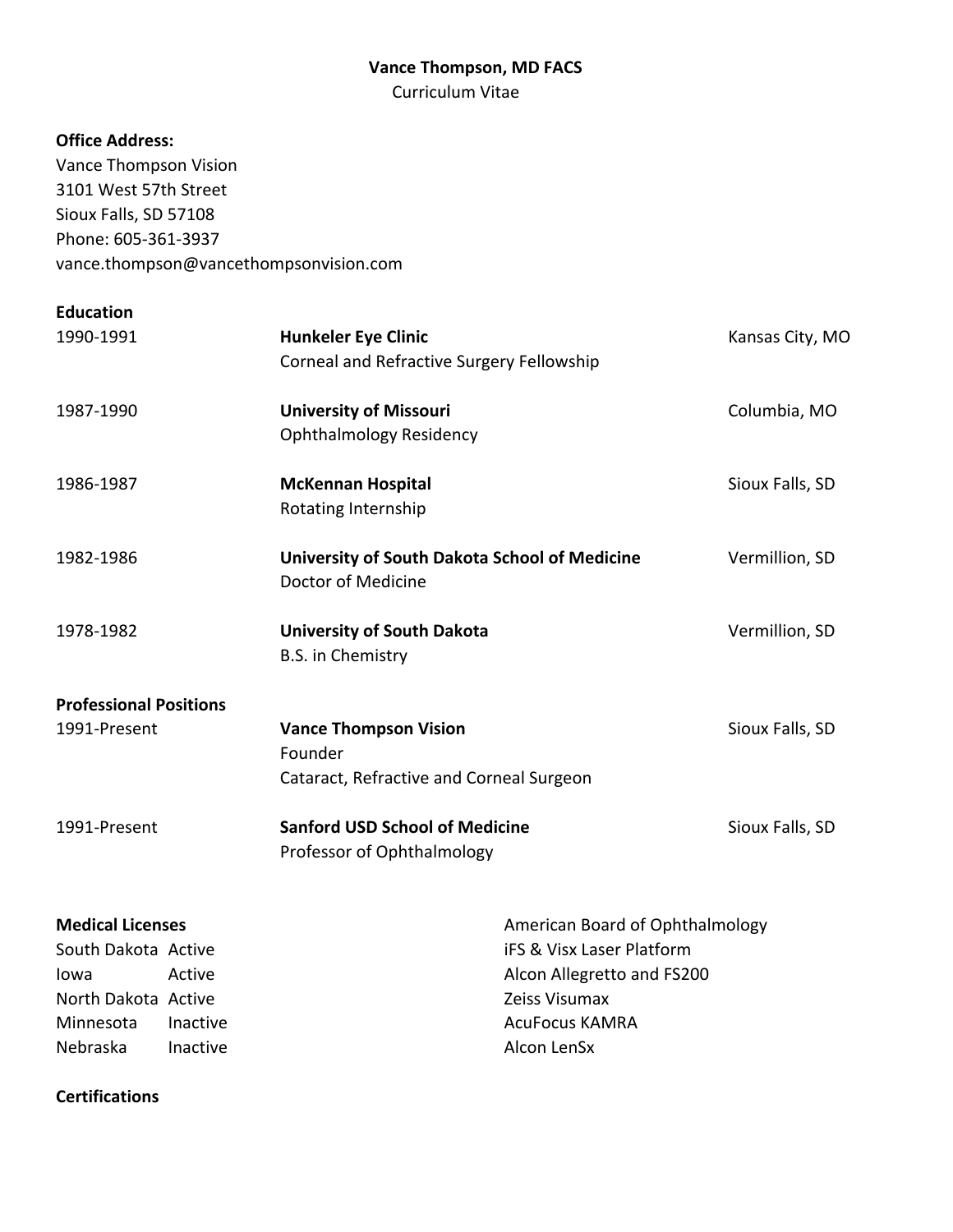## **Membership**

American Medical Association American Academy of Ophthalmology American Society of Cataract and Refractive Surgery International Society of Refractive Surgery American College of Surgeons American-European Congress of Ophthalmic Surgery Refractive Surgery Alliance

### **Invited Presentations**

2017: ASCRS, AECOS, ACES SEE, AAO WAEPES 2016: ASCRS, AECOS, ACES SEE, AAO WAEPES 2015: ASCRS, AECOS, ACES SEE, AAO WAEPES 2014: ASCRS, AECOS, AAO

### **Publications and Papers**

**Thompson, V**. Streamlined method for anchoring cataract surgery and intraocular lens centration on the patient's visual axis. *Journal of Cataract & Refractive Surgery,* 2018 44(5), 528-533.

Vukich, J., Durrie, D., Pepose, J., **Thompson, V**., van de Pol, C., Lin, L. Evaluation of the small-aperture intracorneal inlay: Three-year results from the cohort of the U.S. Food and Drug Administration clinical trial. *Journal of Cataract & Refractive Surgery,* 2018 44(5), 541-556.

Durrie, D., Wolsey, D., **Thompson, V.,** Assang, C., Mann, B., Wirostko, B. Ability of a new crosslinked polymer ocular bandage gel to accelerate reepithelialization after photorefractive keratectomy. *Journal of Cataract & Refractive Surgery,* 2018 44(3), 369-375.

Waltz, K., **Thompson, V.,** Quesada, G. Precision Pulse capsulotomy: Initial clinical experience in simple and challenging cataract surgery cases. *Journal of Cataract & Refractive Surgery,* 2017 43(5), 606-614.

**Thompson, V.,** Berdahl, J., Solano, J., Chang, D. Comparison of Manual, Femtosecond Laser, and Precision Pulse Capsulotomy Edge Tear Strength in Paired Human Cadaver Eyes. *American Academy of Ophthalmology,* 2016 123(2); 265-274.

**Thompson, V.** Considering LASIK after Radial Keratotomy. *Review of Ophthalmology*, 2008; 15(11): 46-50.

Stulting, R., John, M., Maloney, R., Assil, K., Arrowsmith, P., **Thompson, V.**, & U.S. Verisyse Study Group. Three-year results of Artisan/Verisyse Phakic Intraocular Lens Implantation. Results of the United States Food and Drug Administration Clinical Trial. *Ophthalmology*, 2008; 115(3): 464-472.

Wilson, S., & **Thompson, V.**, Femtosecond Laser VS. Microkeratome LASIK flaps. *Review of Ophthalmology*, 2005; 12(11): 58-65.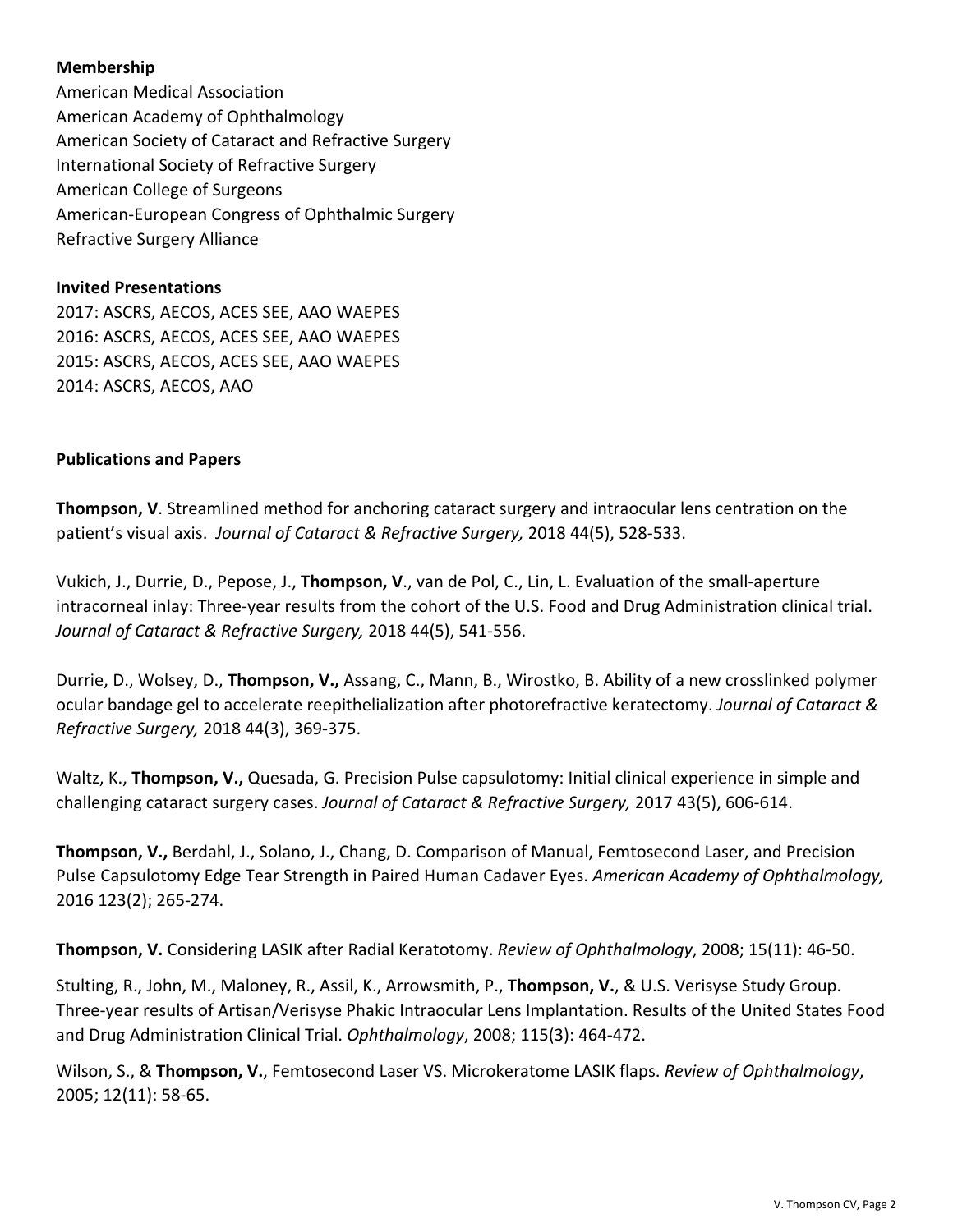Charters, L., & **Thompson, V.**, Custom Refractive Technology Easily Integrated into Practice. *Ophthalmology Times*, 2003: 28(15): 13.

**Thompson, V.**, Rothchild, E., Hardten, D., Probst, L., Arbor, A., & Taravella, M. Refractive Surgery. *Review of Ophthalmology*, 2002; 9(3): 62.

Charters, L., & **Thompson, V.**, Preoperative exam key to Optimal Refractive Outcome. *Ophthalmology Times*, 2001; 26(8): 48.

Brint, S., Cheetham, J., DeGryse, R., Abel, M., **Thompson, V.**, & Rosenthal, A. Efficacy and Safety of Nonpreserved Ketorolac Ophthalmic Solution in Postoperative Ocular Pain Following Radial Keratotomy. *Journal of Cataract & Refractive Surgery*, 1999; 25(1): 41-9.

Hersh, P., Brint, S., Maloney, R., Durrie, D., Gordon, M., Michelson, M., **Thompson, V**., Berkeley, R., Schein, O., Steinert , R. Photorefractive Keratectomy versus Laser in Situ Keratomileusis for moderate to high myopia. A randomized prospective study. *Ophthalmology*, 1998; 105(8): 1512-22, discussion 1522-3.

**Thompson, V.** Flap Management during LASIK after Radial Keratotomy. *Journal of Refractive Surgery*, 1997; 13(2): 128.

**Thompson, V.** Refractive Surgery for Myopic and Hyperopic Astigmatism. *International Ophthalmology Clinics*, 1997; 37(1): 37-49.

Maloney, R., **Thompson, V.**, Ghiselli, G., Durrie, D., Waring III, G., & O'Connell, M. A Prospective multicenter trial of excimer laser phototherapeutic keratectomy for corneal vision loss. The Summit Phototherapeutic Keratectomy Study Group. *American Journal of Ophthalmology*, 1996; 122(2): 149-160.

**Thompson, V.** Excimer Laser Phototherapeutic Keratectomy: Clinical and Surgical Aspects. *Ophthalmic Surgery and Lasers,* 1994; 26(5): 461-472.

**Thompson, V.**, & Gordon, M. Use of the Excimer Laser in Refractive Surgery. *Seminars in Ophthalmology*, 1994; 9(2): 81-85.

**Thompson, V.**, Durrie, D., & Cavanaugh, T. Philosophy and Technique for Excimer Laser Phototherapeutic Keratectomy. *Refractive and Corneal Surgery,* 1993; 9(2): 91-96.

**Thompson, V.**, Seiler, T., Durrie, D., & Cavanaugh, T. Holmium: YAG Laser Thermokeratoplasty for Hyperopia and Astigmatism: an Overview. *Refractive and Corneal Surgery,* 1993; 9(3): S134-S137.

West, D., Lischwe, T., **Thompson, V.**, & Ide, C. Comparative Efficacy of the Beta-blockers for the Prevention of Increased Intraocular Pressure after Cataract Extraction. *American Journal of Ophthalmology,* 1988; 106: 68-73.

Giangiacomo, J., Khan, J., Levine, C., & **Thompson, V.**, Sequential Cranial Computed Tomography in Infants with Retinal Hemorrhages. *Ophthalmology*, 1988; 95(3): 295-299.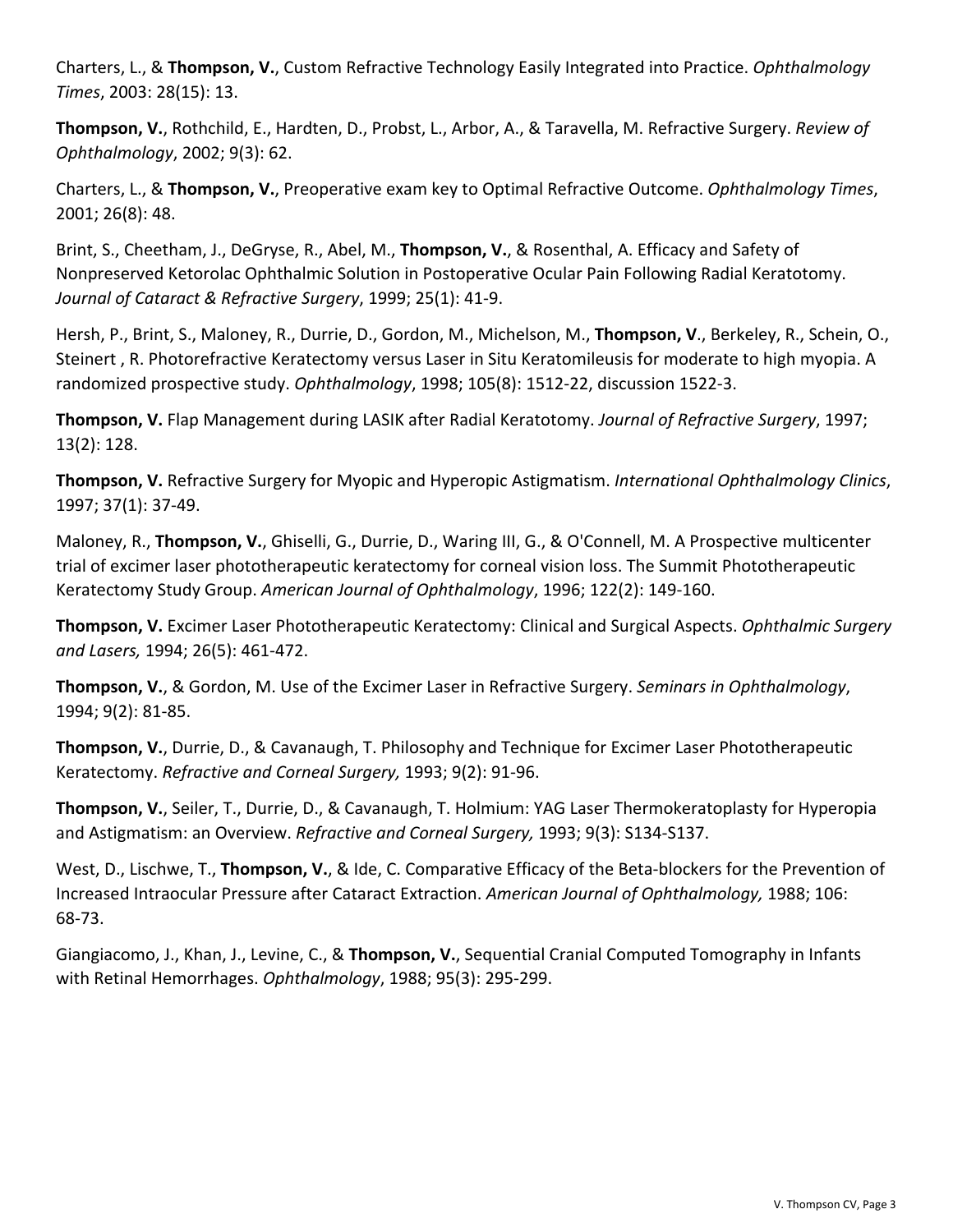# **FDA Clinical Trials**

- 1. Phototherapeutic Keratectomy Phase I.
	- a. Sponsor: Summit Technology
	- b. My Role: Sub Investigator
- 2. Phototherapeutic Keratectomy Phase II.
	- a. Sponsor: Summit Technology
	- b. My Role: Sub Investigator
- 3. Photorefractive Keratectomy Phase II Partially Sighted Eyes.
	- a. Sponsor: Summit Technology
	- b. My Role: Sub Investigator
- 1. Photorefractive Keratectomy Phase III Normally Sighted Eyes.
	- a. Sponsor: Summit Technology
	- b. My Role: Sub Investigator
- 2. Phototherapeutic Keratectomy Phase III.
	- a. Sponsor: Summit Technology
	- b. My Role: Medical Monitor and Principle Investigator
- 3. Therapeutic Refractive Subset PRK- previous Corneal Refractive Surgery.
	- a. Sponsor: Summit Technology
	- b. My Role: Principal Investigator
- 4. Myopia/astigmatism PRK. Erodible Mask Phase II A.
	- a. Sponsor: Summit Technology
	- b. My Role: Principal Investigator
- 5. Myopia/astigmatism PRK. Erodible Mask Phase II B .
	- a. Sponsor: Summit Technology
	- b. My Role: Principal Investigator
- 6. Holmium Astigmatism Phase I.
	- a. Sponsor: Summit Technology
	- b. My Role: Medical Monitor and Principal Investigator
- 7. Holmium Astigmatism Phase II.
	- a. Sponsor: Summit Technology
	- b. My Role: Medical Monitor and Principal Investigator
- 8. Holmium Hyperopic Phase III.
	- a. Sponsor: Summit Technology
	- b. My Role: Medical Monitor and Principal Investigator
- 9. LASIK for High Myopia.
	- a. Sponsor: Summit Technology
	- b. My Role: Principal Investigator
- 10. Hyperopic Photorefractive Keratectomy with Emphasis Erodible Mask IDE.
	- a. Sponsor: Summit Technology
	- b. My Role: Principal Investigator
- 11. Hyperopia LASIK with Astigmatism.
	- a. Sponsor: Summit Technology
	- b. My Role: Principal Investigator
- 12. CRS LASIK for Surgical Treatment of Myopia.
	- a. Sponsor: CRS and Summit Technology
	- b. My Role: Principal Investigator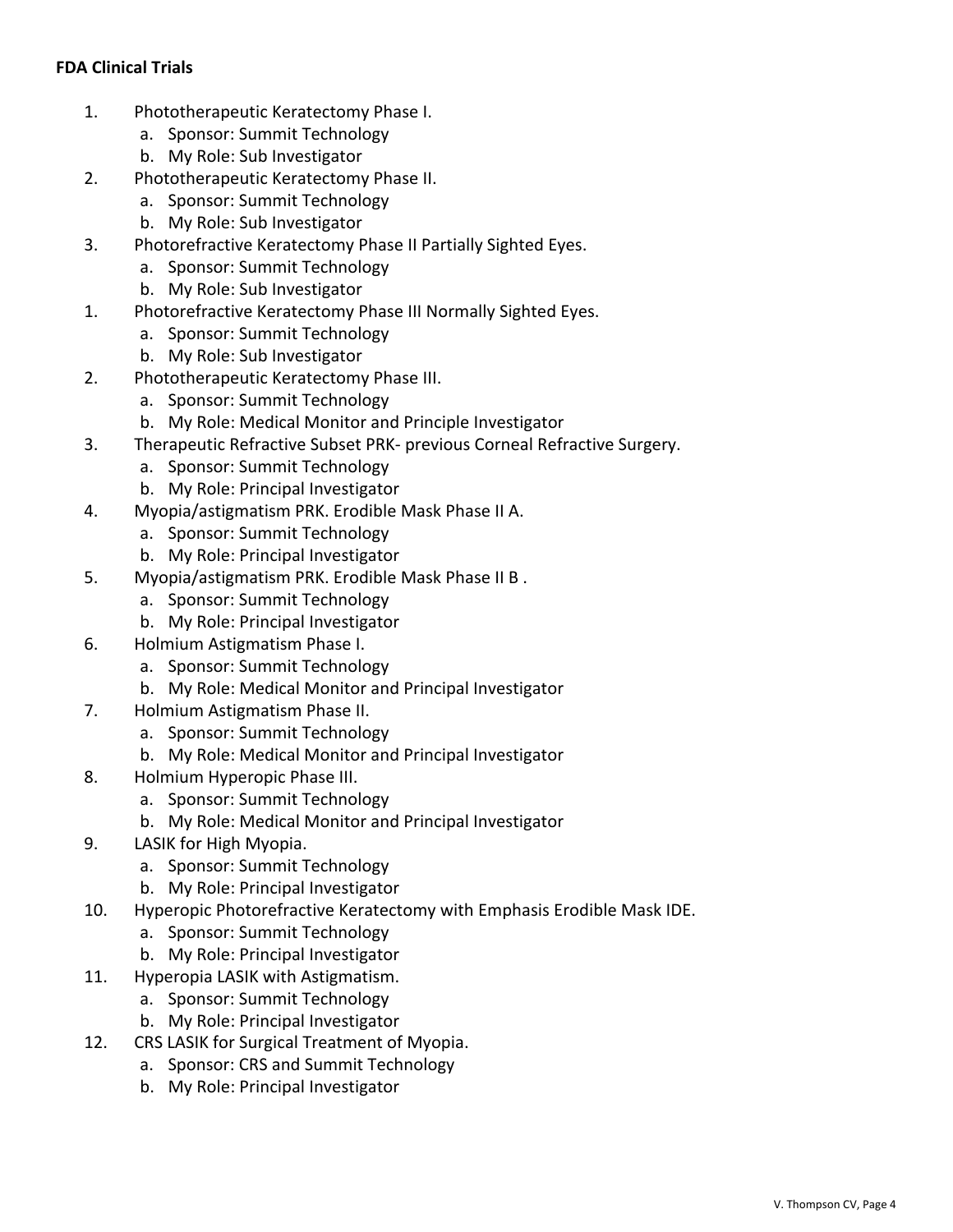- 13. CRS LASIK for Hyperopia Expansion to Sub-study D.
	- a. Sponsor: CRS and Summit Technology (ask Guy)
	- b. My Role: Principal Investigator
- 14. CRS LASIK for Hyperopia Astigmatism Substudy E.
	- a. Sponsor: CRS and Summit Technology
	- b. My Role: Principal Investigator
- 15. CRS Study I Myopia Surgical Treatment.
	- a. Sponsor: CRS and Summit Technology
	- b. My Role: Principal Investigator
- 16. KETO 102-8344 Ketorlac Tromethamine Ophthalmic Solution (Acular) with Subjects Undergoing Photorefractive Keratectomy with the Exci Med UV200LA Omni Med Excimer Laser.
	- a. Sponsor: Allergan and Summit Technology
	- b. My Role: Principal Investigator
- 17. KETO 106-8718 Ketorolec Nonpreserved Ophthalmic Solution in Subjects Undergoing Radial Keratectomy.
	- a. Sponsor: Allergan
	- b. My Role: Principal Investigator
- 18. Eye-Fixation Speculum Study 11-94.2.
- 19. IOL Artisan Myopia Lens for Correction of High Myopia.
	- a. Sponsor: AMO
	- b. My Role: Principal Investigator and I testified at the FDA Ophthalmic devices panel and helped with approval
- 20. IOL Artisan Hyperopia Lens for Correction of High Hyperopia.
	- a. Sponsor: AMO
	- b. My Role: Principal Investigator
- 21. Diagnostic Use of the LADAR-Based Eye Tracker for Measurement of Tracker Signal in Refractive Surgery Patients.
	- a. Sponsor: Summit
	- b. My Role: Principal Investigator
- 22. A Prospective Multi-Center Clinical Trial to Evaluate the Safety and Effectiveness of the AcuFocus Corneal Inlay (ACI) in Presbyopic Subjects.
	- a. Sponsor: AcuFocus
	- b. My Role: Principal Investigator
- 23. Phase III Clinical Study of the Alcon Acrysof Angle- Supported Phakic IOL. Protocol C-05-57
- 24. Clinical Evaluation of a Modified Light Transmission Tecnis Acrylic Intraocular Lens, Phase III.
- Protocol BBLK-102-PRSM.
	- a. Sponsor: AMO
	- b. My Role: Principal Investigator
- 25. Clinical Evaluation of the Safety and Effectiveness of the Veriflex Anterior Chamber Phakic IOL for Correction of Myopia. Protocol VFLX-102-6820.
	- a. Sponsor: AMO
	- b. My Role: Principal Investigator
- 26. ForSight Vision 3 Observation Study to Assess Vision and Pain Post PRK and LASIK to establish baseline for subsequent shield to aid in healing and pain study control.
	- a. Sponsor: ForSight Labs
	- b. My Role: Principal Investigator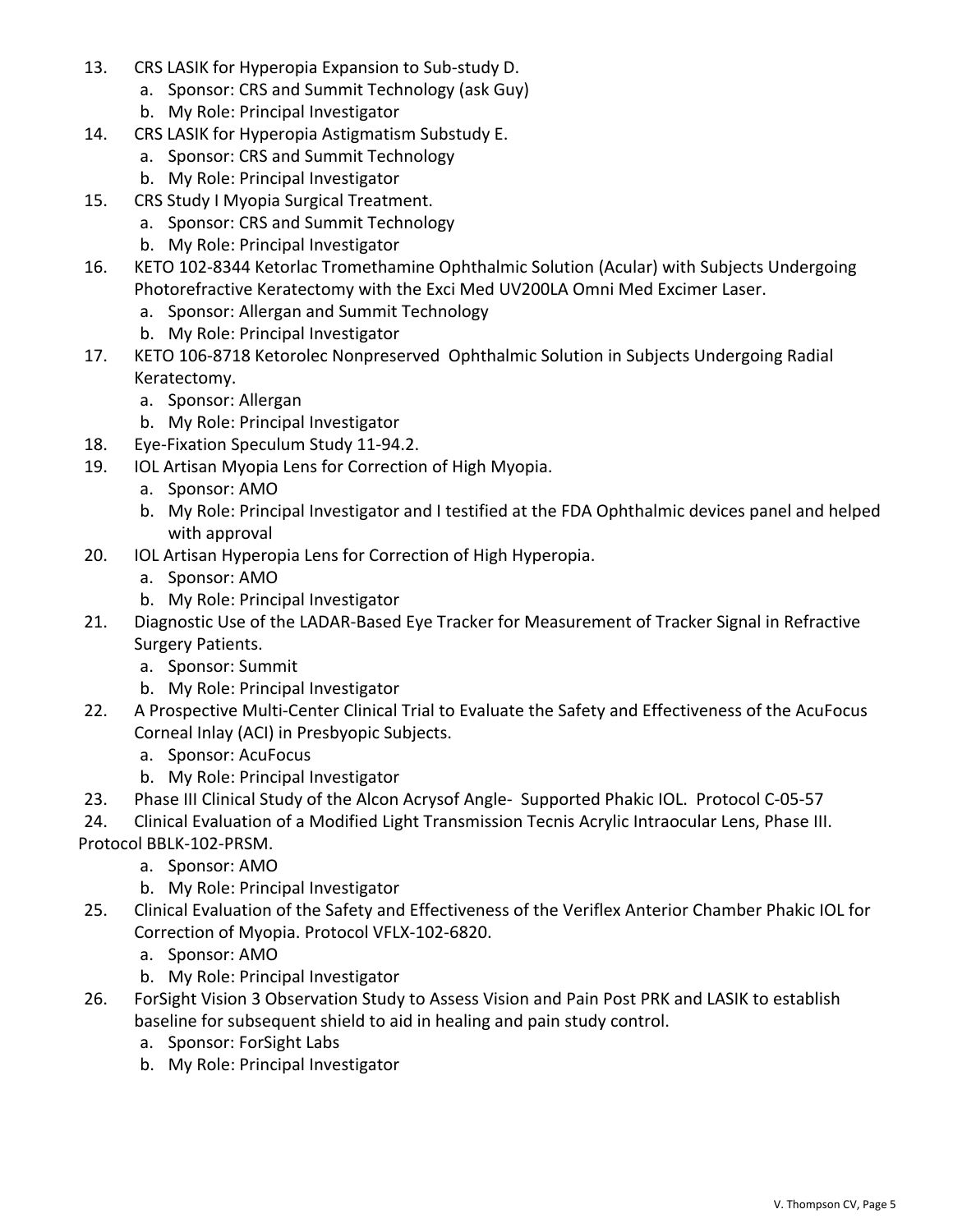- 27. Laser Vision Correction Use of an Eye Shield for Maintaining Vision and Mitigating Pain. Protocol CS 004
	- a. Sponsor: ForSight Labs
	- b. My Role: Principal Investigator
- 28. Clinical Evaluation of Nepafenac Ophthalmic Suspension, 0.3% for Prevention and Treatment of Ocular Inflammation and Pain after Cataract Surgery. Protocol C-09-055
	- a. Sponsor: Alcon
	- b. My Role: Principal Investigator
- 29. Clinical Evaluation of Nepafenac Ophthalmic Suspension, 0.3% Compared to Nepafenac (TWO) Ophthalmic Suspension 0.1% and Vehicle for Prevention and Treatment of Ocular Inflammation and Pain Associated with Cataract Surgery. Protocol C-11-003
	- a. Sponsor: Alcon
	- b. My Role: Principal Investigator
- 30. Long Term Safety Follow-up for Subjects Previously Implanted with the AcrySof® CACHET® Phakic Lens in Clinical Studies C-02-23, C-02-40, C-03-21 and C-05-57. Protocol C-09-043
	- a. Sponsor: Alcon
	- b. My Role: Principal Investigator
- 31. Post Approval Study of the AcrySof® IQ Toric High Cylinder Power IOL Models SN6AT6-SN6AT9. Protocol C-11-020
	- a. Sponsor: Alcon
	- b. My Role: Principal Investigator
- 32. Evaluation of the LenSx Laser System for Performing Anterior Capsulotomy, Phacofragmentation, and Corneal Arc Cuts/Incisions in Patients Undergoing Cataract Surgery for Removal of the Crystalline Lens. Protocol CPT-002m
	- a. Sponsor: Alcon
	- b. My Role: Principal Investigator
- 33. Evaluation of a Modified Disposable Contact Lens Patient Interface for the LenSx Laser in Cataract and Corneal Surgery. Protocol CPT-006m
	- a. Sponsor: Alcon
	- b. My Role: Principal Investigator
- 34. A Prospective Randomized Controlled Multi-Center Clinical Study to Evaluation the Safety and Effectiveness of the Light Adjustable Lens (LAL) in Subjects with Pre Existing Corneal Astigmatism. Protocol CSP-002-03
	- a. Sponsor: Calhoun Vision
	- b. My Role: Principal Investigator
- 35. Patient-Reported Outcomes with LASIK 2 -Protocol PROWL-2
	- a. Sponsor: United States Food and Drug Administration
		- b. My Role: Principal Investigator
- 36. A Multi-Center, Randomized, Placebo-Controlled Evaluation of the Safety and Efficacy of the KXL System with VibeX (Riboflavin Ophthalmic Solution) for Corneal Collagen Cross-Linking in Eyes with Keratoconus. Protocol KXL-001
	- a. Sponsor: Avedro
	- b. My Role: Principal Investigator and co-Medical Monitor
- 37. A Multi-Center, Randomized, Controlled Evaluation of the Safety and Efficacy of the KXL System with VibeX (Riboflavin Ophthalmic Solution) for Corneal Collagen Cross-Linking in Eyes with Keratoconus or Corneal Ectasia After Refractive Surgery. Phase III. Protocol ACOS-KXL-001
	- a. Sponsor: Avedro
	- b. My Role: Principal Investigator and co-Medical Monitor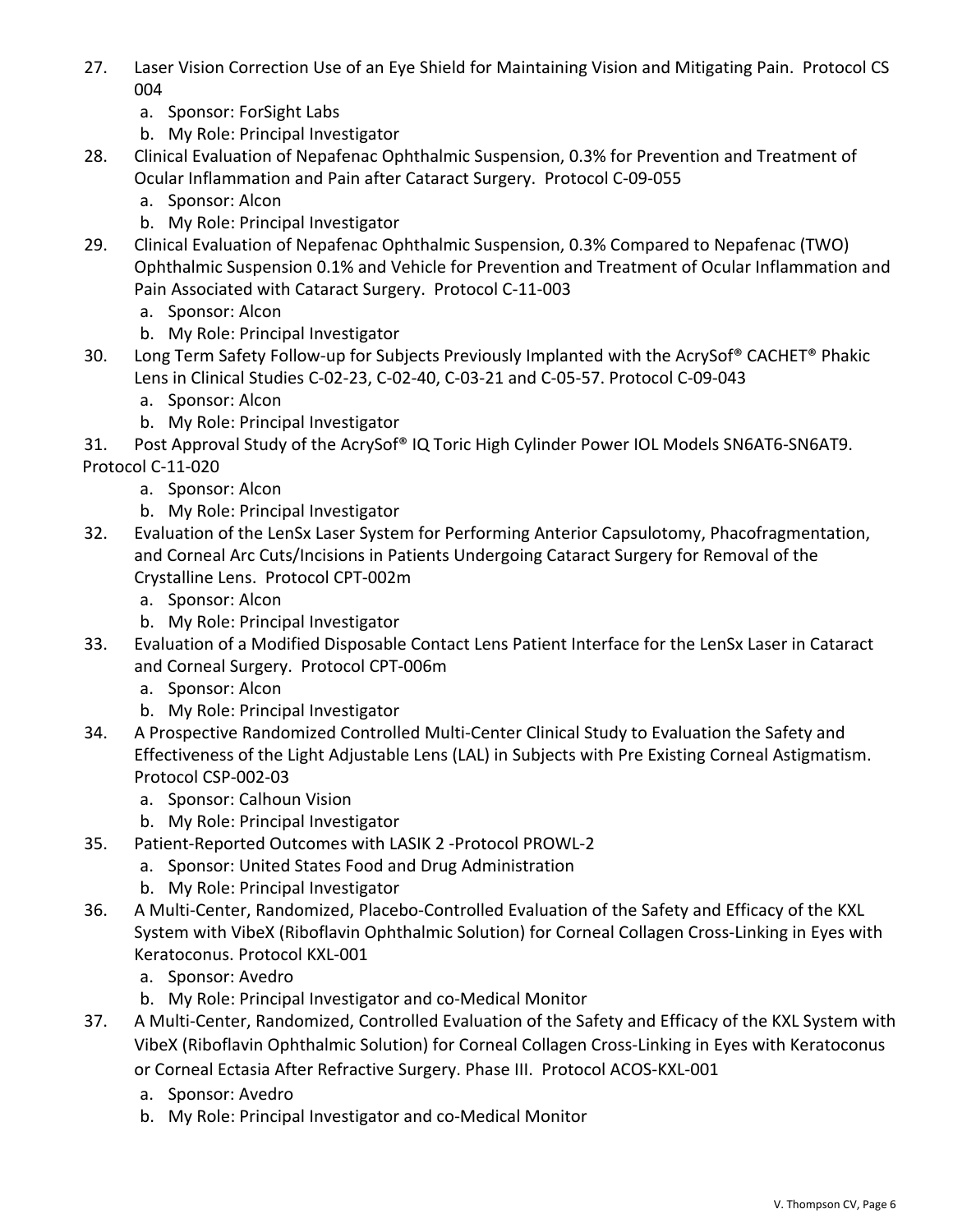- 38. Evaluation of Visual Outcomes and Contrast Sensitivity After Myopic Wavefront Optimized LASIK with Contralateral NexisVision Shield or Bandage Contact Lens or Standard LASIK Without a Shield or Bandage Contact Lens- Protocol CNVS-VR-002
	- a. Sponsor: ForSight Labs
	- b. My Role: Principal Investigator
- 39. Use of the VisuMax Femtosecond Laser Lenticule Removal Procedure for the Correction of Myopia. Phase I Protocol VISUMAX-2012-1
	- a. Sponsor: Zeiss
	- b. My Role: Principal Investigator
- 40. A Continuation Study to Monitor the Long Term Safety of the AcuFocus ACI 7000PDT. Patients Completing Protocols ACU-P08-020/020A Protocol ACU-P12-020C
	- a. Sponsor: AcuFocus
	- b. My Role: Principal Investigator
- 41. Prospective Safety and Effectiveness Study of PRK for Myopia With or Without Astigmatism Using the ALLEGRETTO WAVE® EYE-Q Excimer Laser System. Protocol C-10-084
	- a. Sponsor: Alcon
	- b. My Role: Principal Investigator
- 42. Clinical Study of the Artisan Aphakia Lens of the Correction of Aphakia in Adults
	- a. Sponsor: Ophtec USA, Inc.
	- b. My Role: Principal Investigator
- 43. A Non-Randomized, Open-Label Study to Evaluate the Safety and Effectiveness of Nasal Stimulation Therapy for Tear Production with the Oculeve Intranasal Lacrimal TENS Unit. Protocol OCUN-006.
	- a. Sponsor: Oculeve
	- b. My Role: Principal Investigator
- 44. Use of the Visumax Femtosecond Laser Lenticule Removal Procedure for the Correction of Myopia With or Without Astigmatism. Protocol VISUMAX -2014-1.
	- a. Sponsor: Zeiss
	- b. My Role: Principal Investigator
- 45. A Multi-Center Clinical Assessment of the Lensar Laser System of Fragmentation Pattern Groups and Biometry Analysis, Phase IIII. Protocol 52-00077-PRO.
	- a. Sponsor: LensAR
	- b. My Role: Principal Investigator
- 46. Surgeon Evaluation of the Optiwave Refractive Analysis System with VerifEye+ (ORA System with VerifEye+). Protocol WA-14-005.
	- a. Sponsor: Wavetec/Alcon
	- b. My Role: Principal Investigator
- 47. A Prospective, Global, Multi-Center Study to Evaluate Longitudinal Flap Accuracy on Subjects Undergoing Myopic Refractive Surgery Using the WaveLight Refractive Suite. Protocol A01354.
	- a. Sponsor: Alcon
	- b. My Role: Principal Investigator
- 48. A Non-Randomized, Open-Label Study to Evaluate the Safety and Proof of Concept of Negative Pressure Applied to the Periocular Microenvironment Anterior to the Orbital Rim
	- a. Sponsor: Equinox, LLC
	- b. My Role: Sub-Investigator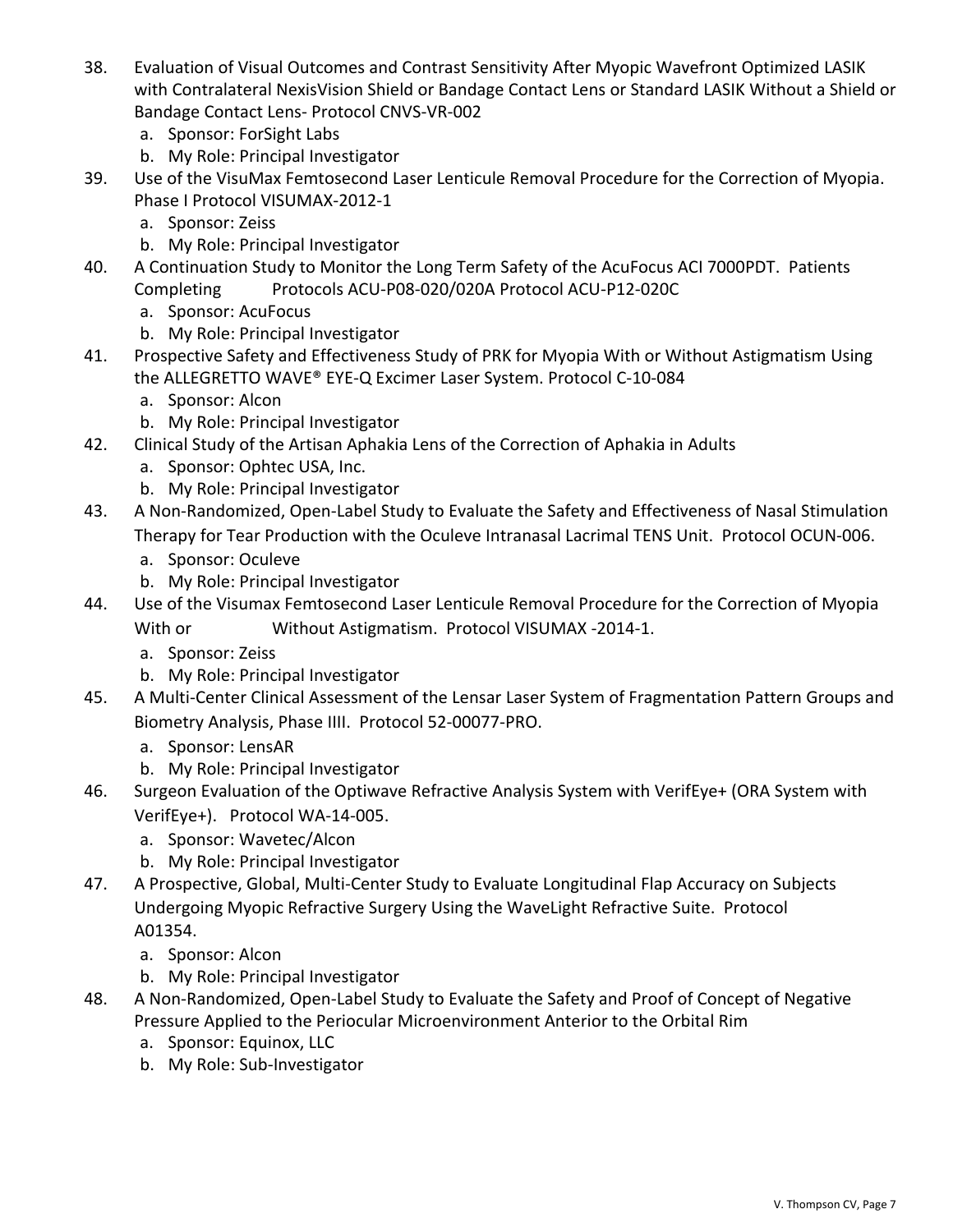- 49. A Prospective, Post Approval Study to Evaluate the Trulign Toric Posterior Chamber Intraocular Lens (IOL)
	- a. Sponsor: Bausch and Lomb
	- b. My Role: Principal Investigator
- 50. Post-Approval Study of the Tecnis® Toric IOL, Models ZCT300 and ZCT400
	- a. Sponsor: Abbott
	- b. My Role: Principal Investigator
- 51. Double-Masked, Randomized, Controlled Study of KPI-121 0.25% Ophthalmic Suspension Compared to Vehicle in Subjects With Dry Eye Disease, Phase III.
	- a. Sponsor: Kala Pharmaceuticals, Inc.
	- b. My Role: Principal Investigator
- 52. A Prospective Multi-Center Study of Anterior Lens Capsulotomy Using the Mynosys Zepto System.
	- a. Sponsor: Mynosys Cellular Devices, Inc.
	- b. My Role: Principal Investigator
- 53. Post-Approval Study of the Tecnis® Toric IOL, Models ZCT450, ZCT525, ZCT600
	- a. Sponsor: Abbott
	- b. My Role: Principal Investigator
- 54. Evaluating Measurement Properties of the Questionnaire for Visual Disturbance (QUVID), and the Intraocular Lens Satisfaction (IOLSAT)
	- a. Sponsor: Alcon
	- b. My Role: Principal Investigator
- 55. A Randomized Masked, Prospective Pilot Study of the Safety and Performance of the EyeGate Ocular Bandage Gel, A 0.75% Crosslinked Hyaluronic Acid Applied Topically for Accelerating Re-Epithelization of Corneal Epithelia Defects Resulting From Photorefractive Keratectomy (PRK) Used in Combination With and Without A Bandage Contact Lens
	- a. Sponsor: EyeGate Pharma
	- b. My Role: Principal Investigator
- 56. A Randomized Masked, Prospective Pilot Study of the Safety and Performance of the EyeGate Ocular Bandage Gel, A 0.75% Crosslinked Hyaluronic Acid Applied Topically for Accelerating Re-Epithelization of Corneal Epithelia Defects Resulting From Laser-Assisted In Situ Keratomileusis (LASIK) Versus Artificial Tears
	- a. Sponsor: EyeGate Pharma
	- b. My Role: Principal Investigator
- 57. A Prospective, Randomized, Controlled, Open-Label Study to Evaluate the Safety and Proof of Concept of Negative Pressure Applied to the Periocular Microenvironment Anterior to the Orbital Rim to Lower Intraocular Pressure (IOP)
	- a. Sponsor: Equinox, LLC
	- b. My Role: Medical Monitor
- 58. Assessment of Lid, Pupil and Contact Lens Relationships with Gaze Positions "Position Study"
	- a. Sponsor: OneFocus Vision, Inc.
	- b. My Role: Principal Investigator
- 59. A randomized, vehicle-controlled, subject and investigator-masked, proof-of-concept study to evaluate the use of topical ocular SAF312 in the treatment of postoperative ocular pain in patients undergoing photorefractive keratectomy (PRK) surgery
	- a. Sponsor: Novartis
	- b. My Role: Principal Investigator
- 60. Clinical Investigation of the TECNIS Next-Generation Intraocular Lenses EDOF-121-NGPC
	- a. Sponsor: Abbott Medical Optics Inc./ Johnson & Johnson
	- b. My Role: Principal Investigator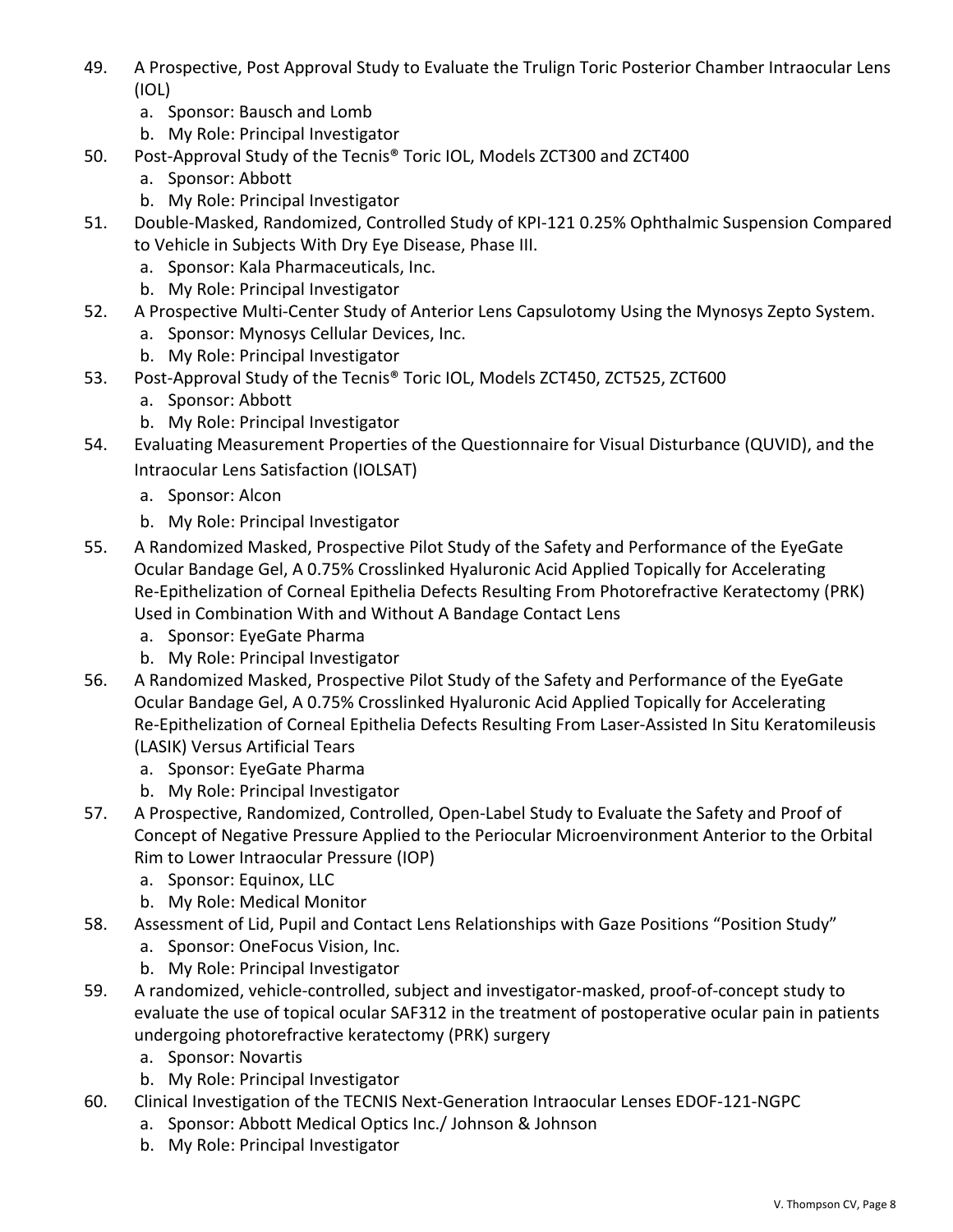- 61. Early Feasibility Study of the UV-Femtosecond Laser Assisted Lenticular Extraction RFO268-E001
	- a. Sponsor: Alcon
	- b. My Role: Principal Investigator
- 62. A Double-Masked, Randomized, Multi-Center Phase 2 Study to Evaluate the Efficacy and Safety of Lacripep in Subjects with Dry Eye Associated with Primary Sjogren's Syndrome
	- a. Sponsor: TearSolutions, Inc.
	- b. My Role: Principal Investigator
- 63. A Prospective, Randomized, Controlled, Multi-Center Clinical Study of the ACRYSOF IQ Extended Depth of Focus IOL ILI875-C002
	- a. Sponsor: Alcon
	- b. My Role: Sub-Investigator
- 64. Clinical Investigation of AcrySof IQ PanOptix IOL Model TFNT00
	- a. Sponsor: Alcon
	- b. My Role: Principal Investigator
- 65. A Multi-Center, Prospective Clinical Trial to Evaluate the Safety And Effectiveness of the CT LUCIA 611P Posterior Chamber Intraocular Lens for Correction of Aphakia Following Cataract Removal
	- a. Sponsor: Carl Zeiss Meditec Production LLC
	- b. My Role: Principal Investigator
	- c.